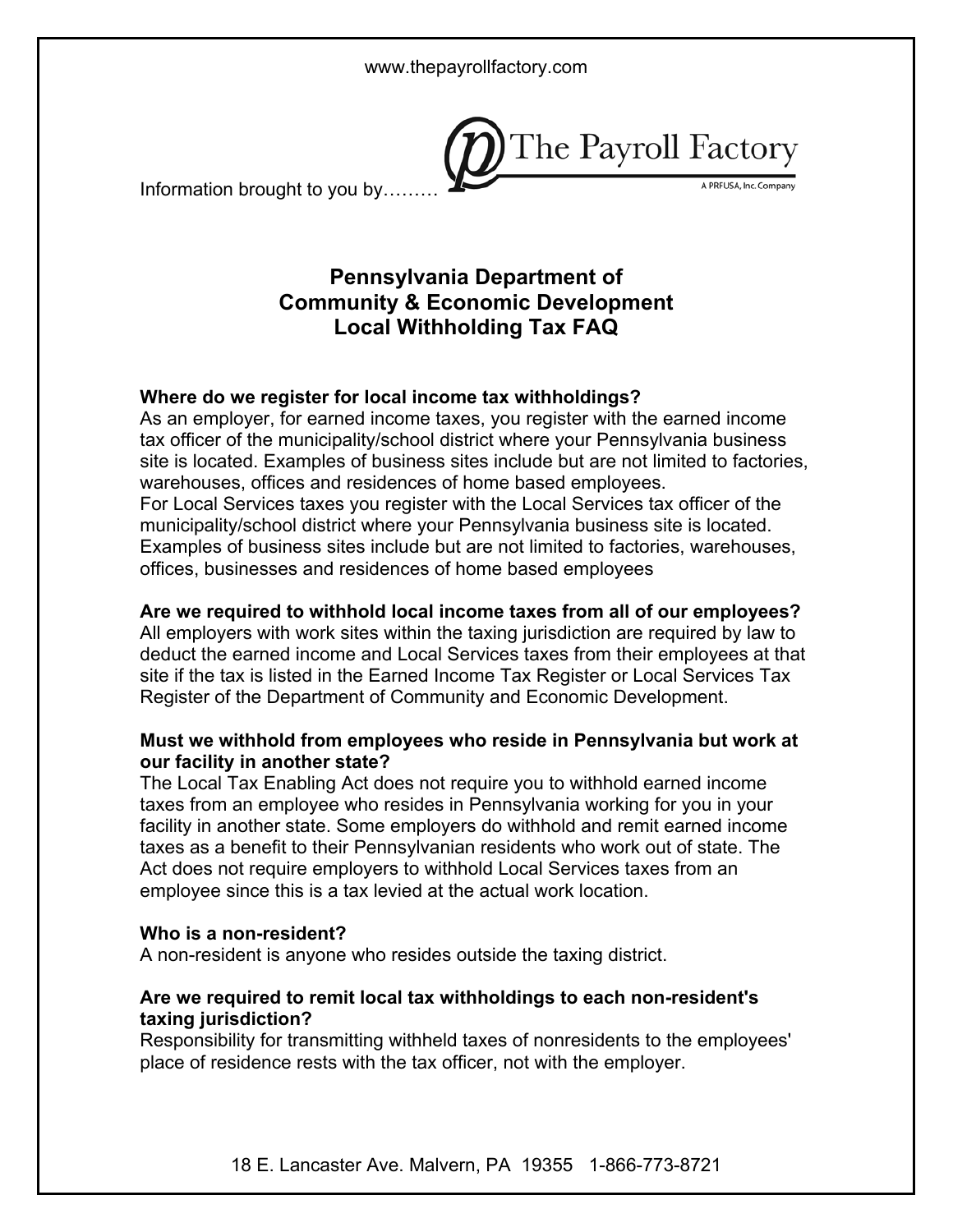### **Must we also register and remit local tax withholdings to the school district?**

The Act requires employers to register only with school districts who have a different collector than the municipality.

### **Are there any exceptions for withholding local taxes for the municipality/school district?**

Yes, Philadelphia and Pittsburgh have exceptions. Philadelphia falls under the Sterling Act and requires employers to withhold and remit earned income taxes for all their employees who reside in Philadelphia even if they are employed at a site outside of Philadelphia. Pittsburgh City School District has a similar requirement.

### **We have heard that Act 7 requires employers to deduct the tax weekly. Is this true?**

If a municipality and school district's combined local services tax rate is *more than* \$10, employers must withhold the tax based on their number of annual payroll periods and are prohibited from withholding the tax in a lump-sum payment. Therefore, if an employer pays its employees weekly, the tax must be withheld weekly.

### **How often are employers required to submit tax revenue to the municipal tax collector?**

For municipalities and school districts with a combined tax rate of more than \$10, employers must submit tax revenue within 30 days of the end of each quarter.

### **What happens if an employee resigns? Must the employer try to collect the tax from the former employee for the remainder of the year?**

No. The employee is now liable for the tax. If an employee quits, his previous employer only needs to withhold the tax for the payroll periods in which he was employed. The new employer will be responsible for withholding the tax from future paychecks.

#### **If a municipality and school district's combined local services tax rate is \$10 or Less, may the municipality continue to require that the full \$10 be withheld in a lump sum from the first paycheck of the year?** Yes

## **Is the new \$12,000 low-income exemption for the tax mandatory?**

Each political subdivision that levies an LST at a rate of \$10 or less is permitted to exempt those taxpayers whose total earned income and net profits from all sources within the political subdivision is less than \$12,000. Each political subdivision that levies an LST at a rate exceeding \$10 is required to exempt persons whose total earned income and net profits from all sources within the political subdivision is less that \$12,000 for the calendar year in which the LST is levied. The school district for the municipality in which a worksite is located may